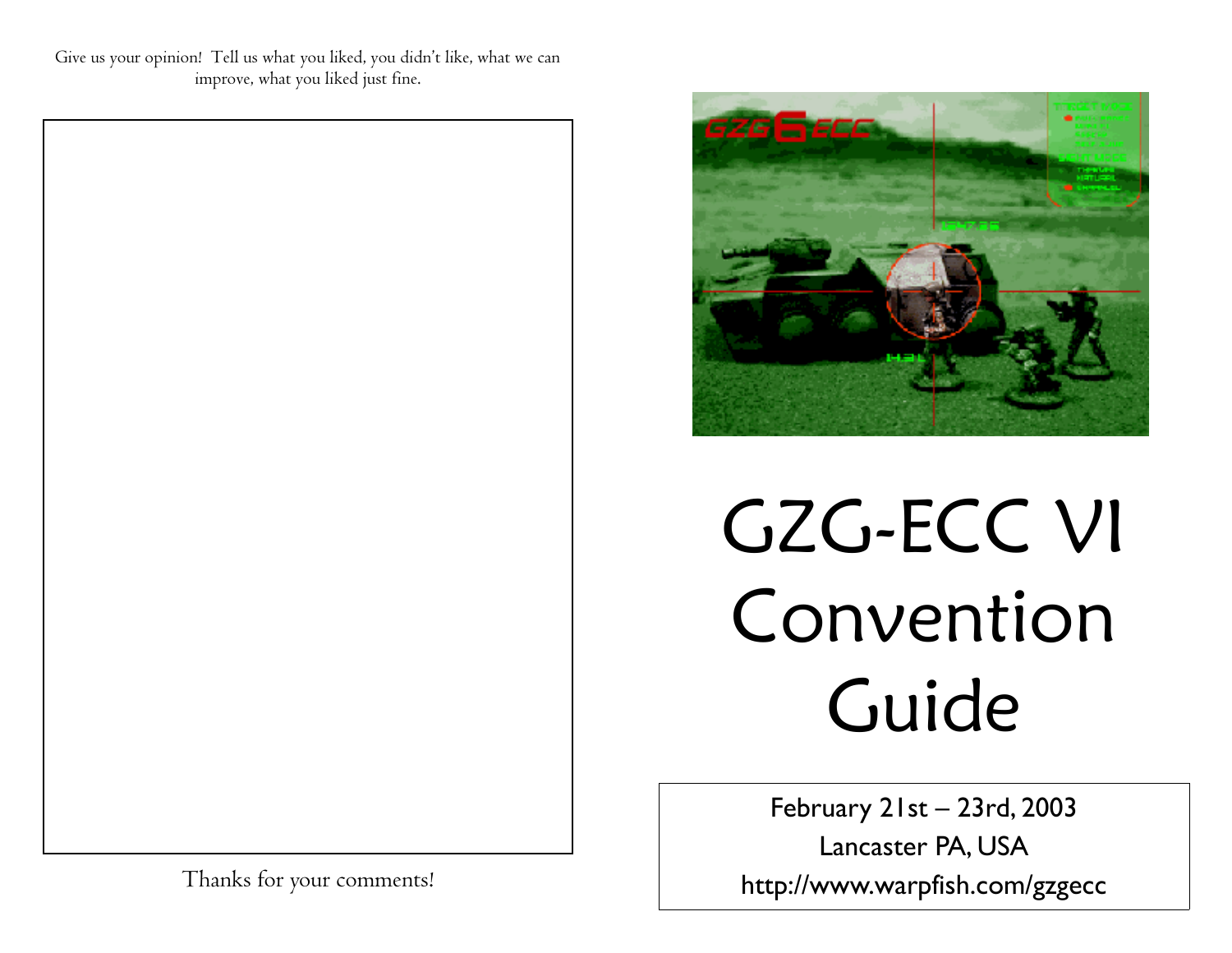# Welcome To Lancaster!

Hello!

 Welcome to Ground Zero Games – East Coast Convention 6, once again here in beautiful Lancaster, Pennsylvania. We're building off a successful first five years, and we're look forward to the next half-decade of fun, starting this weekend.

 If you have any questions or any concerns, feel free to ask any of the committee members (Jon, Mark or Jerry). Have fun, and enjoy the week-

# GZG-ECC VI Information

**Events:** As always, the main focus of GZG-ECC are the events. Some events are filled and are no longer accepting players. Other events, however, still have some room, and can accept drop-ins. Sign up at the registration desk to reserve a spot in these events.

Vendors: Also, we're pleased to welcome our vendors to the Convention help support them and take something nice home.

*Miniatures Contest:* On Saturday Afternoon, Mark Kochte runs the GZG-ECC miniatures contest. There are four categories this year (1/300, 25mm, 15mm, and starship) and each person may enter two entries per category. Entries are taken Saturday morning, and the entire convention votes on the miniatures. The prizes are awarded Saturday evening, dur-

ing our awards ceremony.<br>**Painting Workshop:** Rick Rutherford is running a painting workshop on Saturday Evening. There is limited space available, so please pre-register at the reg istration desk.

**Ouote Board:** It has become a tradition to write the more memorable quotes on our infamous quote board. Feel free to offer what you hear during the heated conversation of battle.

Unofficial Games: This convention is meant for games written by Jon Tuffley. However, if a table is open, you're welcome to play anything you want. Just double check with the registration desk.

Con Shirts: This year, shirts were preordered during registration, though we may still have a couple left. Drop by the registration desk for more information.

Volunteers: We always need volunteers to help us run the registration desk, or to even run an event. If you have your minis with you, and feel like running an event on short notice, let us know and we'll announce your event to everybody. People who volunteer get \$5 off their Con admission.

Captain's Lounge: This is a place away from the hustle and bustle of the main convention floor. It's a place to play quieter games, eat breakfast, lunch, or dinner, or go to quietly chat while waiting for things to happen.

Swap Table: There's a swap table available for gamers wanting to trade or sell some stuff. Talk to Jerry Han if you're interested in selling something.

# GZG-ECC VI After Convention Survey

We're always looking for suggestions to improve things for future years. We want to continue to develop GZG-ECC as one of the best small conventions around. Please take a moment to fill this form out, detach it from the program, and leave it at the registration desk, or give it to one of the Committee, or mail it to the address below. Thanks for your time!

> Jon Davis 1415 Rocco Drive Schenectady, NY, 12303

|                          | <b>Rank</b><br>(5=best)                         | <b>Comments</b><br>(Name of Event) |
|--------------------------|-------------------------------------------------|------------------------------------|
| Registration             | $4 \overline{3}$<br>2 <sub>1</sub><br>5         |                                    |
| Vendors                  | 432<br>5<br>$\mathbf{1}$                        |                                    |
| Food and Snacks          | 4 3 2 1<br>5                                    |                                    |
| Main Room                | 5<br>$4 \quad 3 \quad 2$<br>$\mathbf{1}$        |                                    |
| Miniatures Contest       | 4 3 2 1<br>5                                    |                                    |
| Website                  | $4 \quad 3 \quad 2$<br>5<br>$\mathbf{1}$        |                                    |
| Prizes                   | 5<br>4 3 2<br>$\mathbf{1}$                      |                                    |
| Awards Ceremony          | 5<br>4 3 2<br>$\mathbf{1}$                      |                                    |
| Registration Package     | 4 3 2 1<br>5                                    |                                    |
| Friday Event             | $4 \quad 3 \quad 2$<br>5<br>1                   |                                    |
| Saturday Morning Event   | 5 4 3 2 1                                       |                                    |
| Saturday Afternoon Event | 5 <sup>1</sup><br>4 3 2 1                       |                                    |
| Saturday Evening Event   | 5 4 3 2 1                                       |                                    |
| Sunday Event             | 5<br>$\overline{2}$<br>$\overline{4}$<br>3<br>1 |                                    |

MORE QUESTIONS ON THE BACK...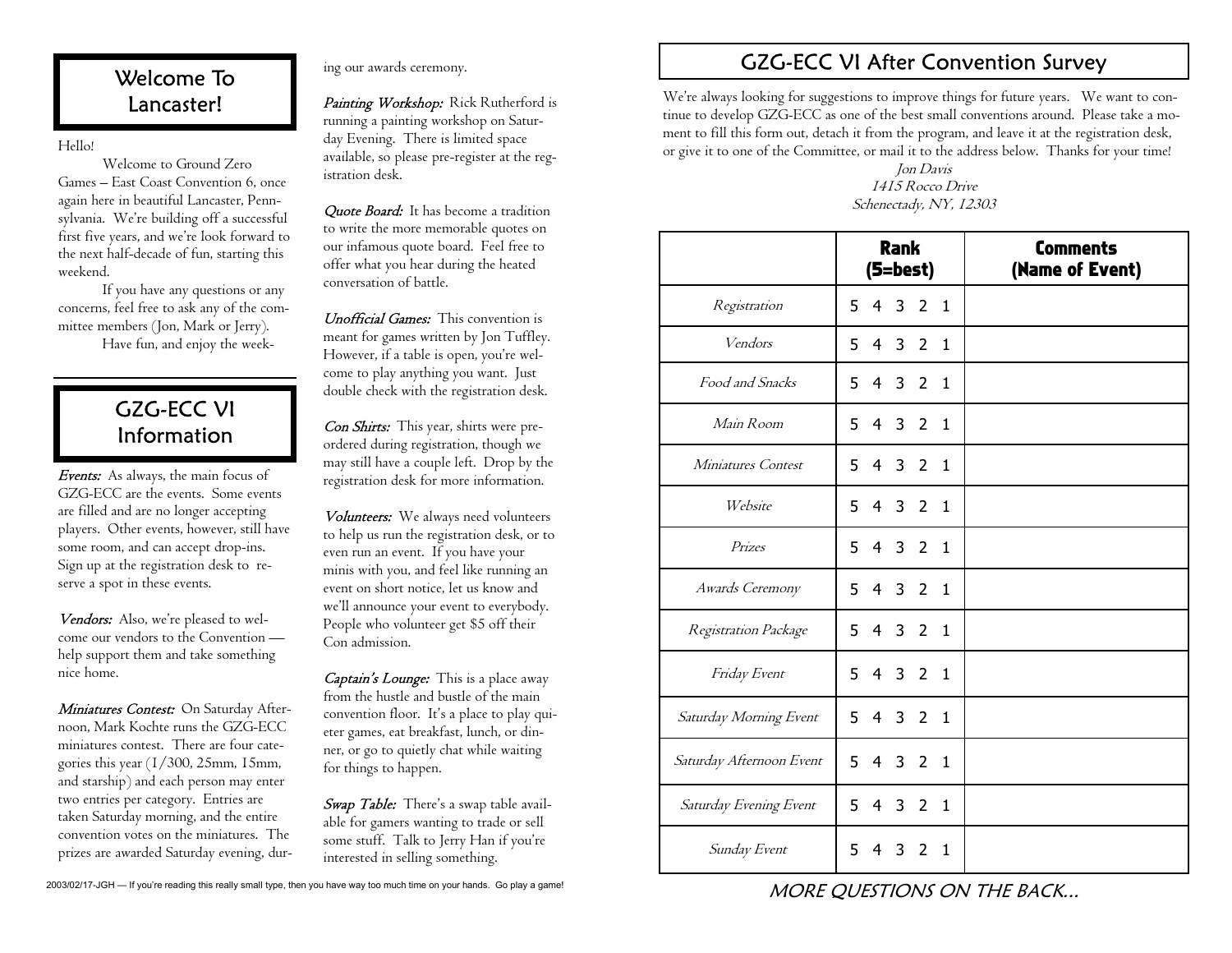# The GZG-ECC VI Committee **Badges:** Everybody should have a name

**Jon Davis, Jerry Han, Mark Kochte**

# Thanks to…

Our Vendors: Bill Spring (B.R. Snasis Games) Carl Scheu

Our Prize Suppliers: David Dunn (DLD Productions) Tony Francis (Brigade Models)

Gloria Gonzalez and the staff at Ramada Brunswick

Albert Cho and Adrian Johnson for shirt art Nick Caldwell for organizing the shirts

All our volunteers for running their great events.

A special thought and regards goes to: Greg Davis, Jim Flood, Bryan Gordon, Al Muller, Pat Muller, Mike Richie

And, Jon Tuffley of Ground Zero Games for prizes, support, and inspiration, as always.

**Finally, thank you for coming to GZG-ECC VI Without you, this convention would not exist. We'll see you next year!** 



badge with their starship logo on it. If you don't have one, please see us at the registration desk.

Miniatures: People who pre-registered are qualified to select a miniature from the display area at registration. Talk to a committee member for more details.

Food: Food is available from the Hotel restaurant, and from various restaurants located throughout downtown Lancaster. More information is located in the Lancaster information section of this booklet. You are allowed to bring food into the convention areas, but please be careful with it.

Tourism: Lancaster itself is a wonderful place to look around. Spend a couple of hours and tour historic sections of the city, or visit Pennsylvania Dutch County.

Survey: And as an assistance to us, take a look over our convention survey. Please fill it out and give it back to us. We need your ideas to make next year's event even better.

If you have any questions, please talk to one of the committee members (Jon, Mark or Jerry) — wearing the badges with the UNSC logo. Thanks!

For After Action Reports on GZG-ECC VI, photo galleries, and info on GZG-ECC VII...

www.warpfish.com/ gzgecc

GZG-ECC VII February 27-29, 2004

# PRIZE SUPPLIERS

#### Ground Zero Games

jon@gzg.com http://www.gtns.net/gzg/ PO Box 337 Needham Market, Suffolk ENGLAND

#### Brigade Miniatures

 $sales@brigademodels.co.uk$ http://www.brigademodels.co.uk/ 35, The Hawthorns, Greenacres, Aylesford, Kent, ENGLAND, ME20 7LJ

#### DLD Productions

http://www.dldproductions.com PO Box 535 Midway City, California, USA 92655 – 0535

# VENDOR LIST

#### B.R. SNASIS Games

brsnasis@brsnasis.com http://www.brsnasis.com/ Bill Spring 3 Colgate Crt Cantonsville, MD, 21228

#### StarMats Plus

Carl Scheu CScheu@clevelandrange.com

# HOTEL INFORMATION

Ramada Inn Brunswick

Chestnut & Queen PO Box 749 Lancaster, PA, USA 17608 (717) 397-4801 (800) 821-9258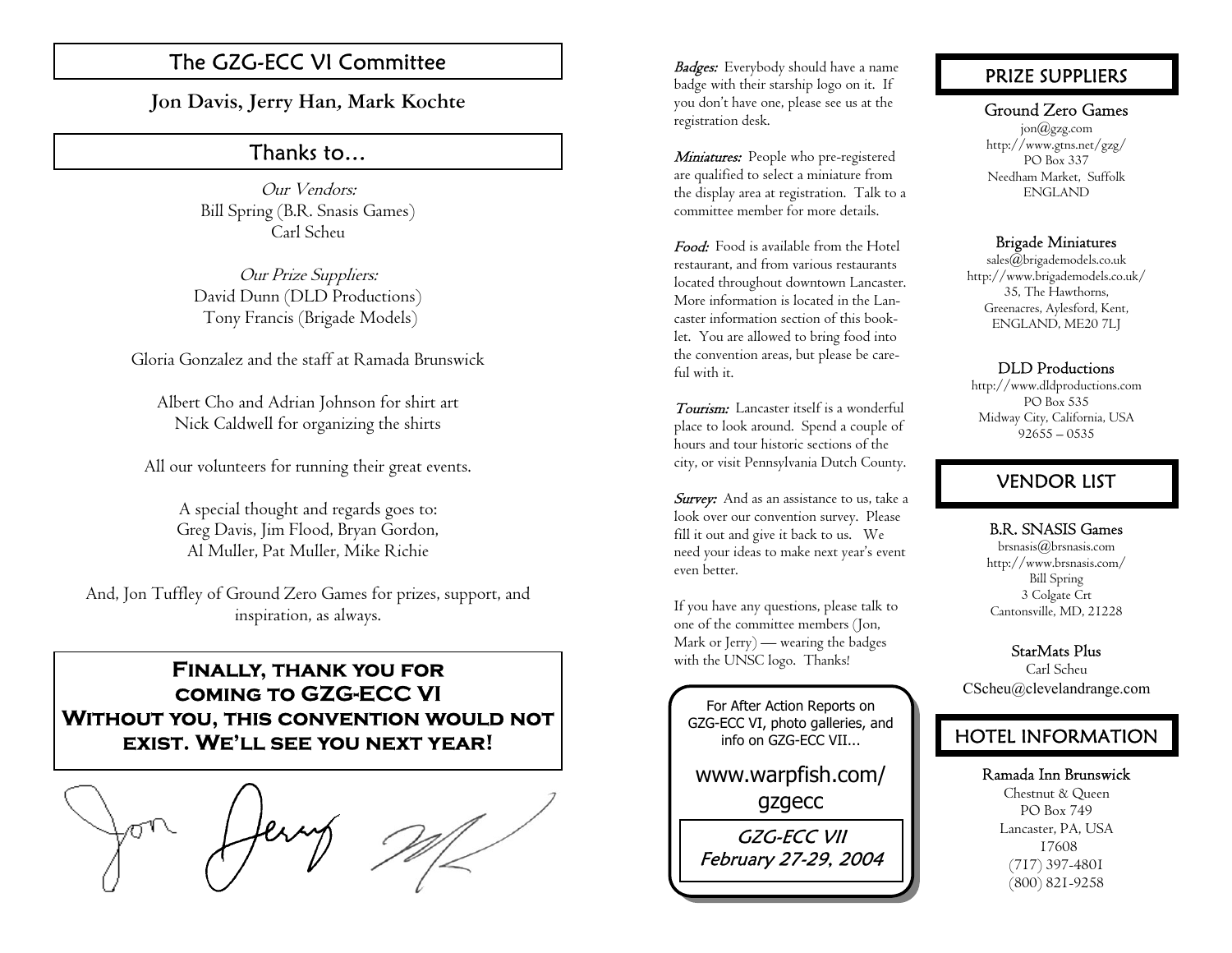

# Lancaster Restaurant List

We've compiled a list of restaurants within a (roughly) 10 minute walking distance from the hotel. This list was compiled in November, 2001, from Lancaster information available from Yahoo.com. Thus, we can't really tell how accurate it is. This is provided just as a suggestion in case you want to prowl around and find something away from the hotel. This is listed in order of distance.

| Maxwell Curry's (Hotel Cafe)        | Inside the Hotel    | $(717)$ 397-4801 |
|-------------------------------------|---------------------|------------------|
| House Of Pizza                      | 23 W Chestnut St    | $(717)$ 393-1747 |
| <b>Marion Court Room</b>            | 7 Marion Ct         | $(717)$ 399-1970 |
| Penn Taco Inc                       | 241 N Prince St     | (717) 392-5434   |
| <b>Eighty Eight Chinese Express</b> | 31 N Queen St       | $(717)$ 399-8898 |
| Lancaster Legal Bagel Co            | 22 E Orange St      | $(717)$ 290-7777 |
| Isaac's Deli Inc                    | 44 N Queen St       | $(717)$ 394-5544 |
| Zimmerman's Restaurant              | 66 N Queen St       | $(717)$ 394-6977 |
| Meritage Restaurant                 | 51 N Market St      | $(717)$ 396-1189 |
| Gallo Rosso                         | 337 N Queen St      | $(717)$ 392-5616 |
| Onion's Cafe                        | 340 N Queen St      | $(717)$ 396-8777 |
| Primos Steak & Seafoodrill          | 335 N Queen St      | $(717)$ 394-7181 |
| Subway Sandwiches & Salads          | 106 W Orange St     | $(717)$ 295-7500 |
| Wish You Were Here                  | 108 W Orange St     | $(717)$ 299-5157 |
| My Place Pizza                      | 12 N Queen St       | $(717)$ 393-6405 |
| Carr's Restaurant                   | 50 W Grant St       | $(717)$ 299-7090 |
| Loft Restaurant                     | 201 W Orange St     | $(717)$ 299-0661 |
| Carriage House                      | 320 N Cherry St     | $(717)$ 293-9597 |
| <b>Red Rose Luncheonette</b>        | 101 E King St       | $(717)$ 392-8620 |
| Thyme & Seasons Catering            | 111 E King St       | (717) 394-5554   |
| Rick's Deli Restaurant              | 50 W King St        | (717) 299-7295   |
| Pressroom                           | 26-28 W King St     | $(717)$ 399-5400 |
| <b>Burger Towne</b>                 | 106 E King St       | (717) 394-1614   |
| Caribbean Breeze Inc                | 217 W King St       | $(717)$ 295-7008 |
| Mc Fly's Pub                        | 10 S Prince St      | $(717)$ 299-3456 |
| Molly's Pub                         | 253 E Chestnut St   | $(717)$ 396-0225 |
| Mc Donald's                         | 210 W King St       | (717) 299-6699   |
| Golden Eagle Tavern & Chinese       | 170 E King St       | $(717)$ 396-7987 |
| <b>Beverdare Inn</b>                | 402 N Queen St      | $(717)$ 394-2422 |
| Sun Restaurant                      | 50 W James St       | $(717)$ 394-8539 |
| Steak-Out                           | 1 W James St        | $(717)$ 392-7900 |
| Tops Market & Grill                 | <b>28 E Vine St</b> | (717) 399-5411   |
| Fred & Mary's Coffee House          | 323 W Lemon St      | (717) 397-4544   |
| Mamma Mia Pizzeria                  | 155 E James St      | $(717)$ 392-4892 |
| Lombardo's Italian American         | 216 Harrisburg Ave  | (717) 394-3749   |
| J-M Bistro & Pub                    | 300 W James St      | $(717)$ 392-5656 |
| Speed's Sandwich Shop               | 318 E King St       | (717) 392-9814   |
| <b>Strawberry Hill</b>              | 128 W Strawberry St | (717) 299-9910   |
| Deportivo Restaurant                | 407 E King St       | $(717)$ 481-5506 |
| Griffin Larry                       | 603 N Prince St     | (717) 399-9919   |
| Frank's Place                       | 601 N Lime St       | $(717)$ 299-3131 |
| La Familia Restaurant               | 424 S Duke St       | $(717)$ 299-9688 |
| Portofino Italian Ristorante        | 254 E Frederick St  | $(717)$ 394-1635 |
| Green Briar Cafe                    | 47 W New St         | (717) 299-5797   |
| <b>Dominion Pizza</b>               | 308 S Queen St      | $(717)$ 393-4239 |
| Kegel's Seafood Restaurant          | 551 W King St       | $(717)$ 397-2832 |
| <b>KFC</b>                          | 480 S Duke St       | (717) 392-3534   |
|                                     |                     |                  |

GZG — ECC VI Floor Layout G2G - ECC VI Floor Layout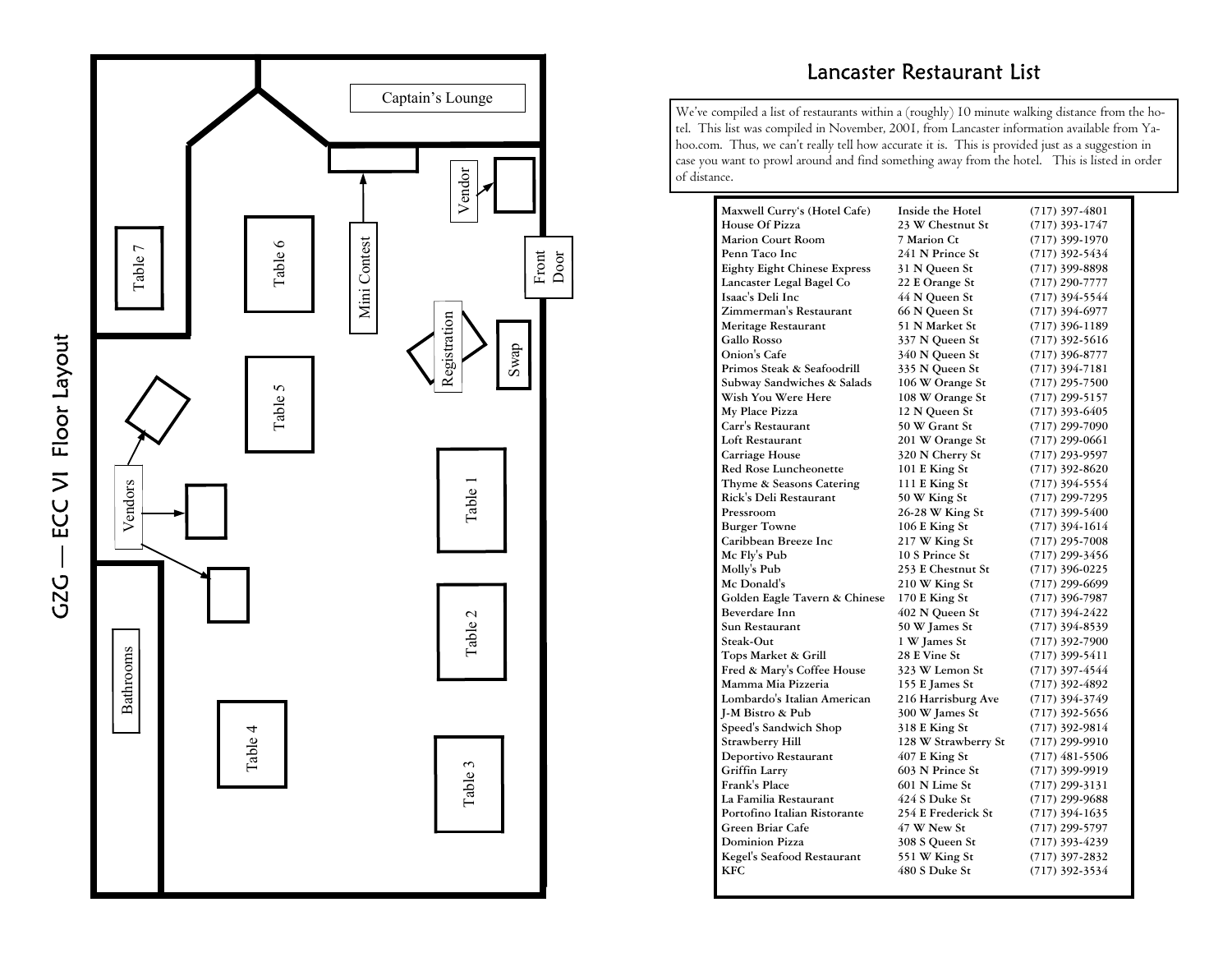# Lancaster, Pennsylvania

During the Revolutionary War, Lancaster was the largest inland city in the

Colonies. It was capital of the nation for 1 day, Sept. 27, 1777, when Congress stopped in Lancaster as it fled Philadelpha after the Battle of Brandywine. Lancaster was the state capital from 1799-1812.

 The city is in the heart of Lancaster County, known for its Amish and Mennonite population, its picturesque and produc-

tive farms and its heaping platters of Pennsylvania Dutch food. The Visitor Information Center, on US 30 at the Greenfield Road exit, presents a brief orientation to the area through exhibits, a multi-image program, brochures and maps.

## Pennsylvania Dutch Convention and Visitors Bureau:

501 Greenfield Rd., Lancaster,PA, 17061 (717) 299 - 8901 (800) 723 - 8824



*(And at the worlds best prices, too!)* 

Bill Spring 3 Colgate Crt Cantonsville, MD 21228

Phone: (410) 719-9182 (home, not business phone)

brsnasis@brsnasis.com

# http://www.brsnasis.com/

| GZG — ECC VI Schedule | $9am - 1pm$<br>Sunday   | Starship Racing               | Battle of Kaua'i             | LaFoudre-Greve<br>Encounter      | Huntington<br>Battle for    | FMA Frag                            | Open Gaming                  |                       |
|-----------------------|-------------------------|-------------------------------|------------------------------|----------------------------------|-----------------------------|-------------------------------------|------------------------------|-----------------------|
|                       | $7 - 11$ pm<br>Saturday | Misjump on Sol                | After Thrust                 | Open Gaming                      | Gramicci Pass<br>Battle for | Open Gaming                         | FMA Sheep                    | Workshop<br>Painting  |
|                       | Saturday<br>$2 - 6p$ m  | Egg McGuffin Fast<br>Takeout  | Negotiations<br>Interrupted  | Carnage Con<br>Queso III         | Reserved for<br>Setup       | Introduction to<br>SG <sub>II</sub> | Terminator III               | Miniatures Contest    |
|                       | $9am - 1pm$<br>Saturday | Open Gaming                   | Space Battleship<br>Yamamoto | Bremen Corridor<br>Ambush in the | Open Gaming                 | Convoy Attack                       | Victoria Pirates!            |                       |
|                       | $7 - 11$ pm<br>Friday   | War Without End               | Open Gaming                  | <b>Estrell Convoy</b><br>Attack  | Open Gaming                 | The Taxman<br>Cometh                | AM CURIOUS:<br><b>GEORGE</b> |                       |
|                       |                         | Table $#1$<br>$(\mathrm{FT})$ | Table $#2$<br>(FT)           | Table $#3$<br>$(\mathrm{FT})$    | Table #4<br>(DS2)           | (SG2/FMA)<br>Table $#5$             | (SG2/FMA)<br>Table $#6$      | <b>Special Events</b> |